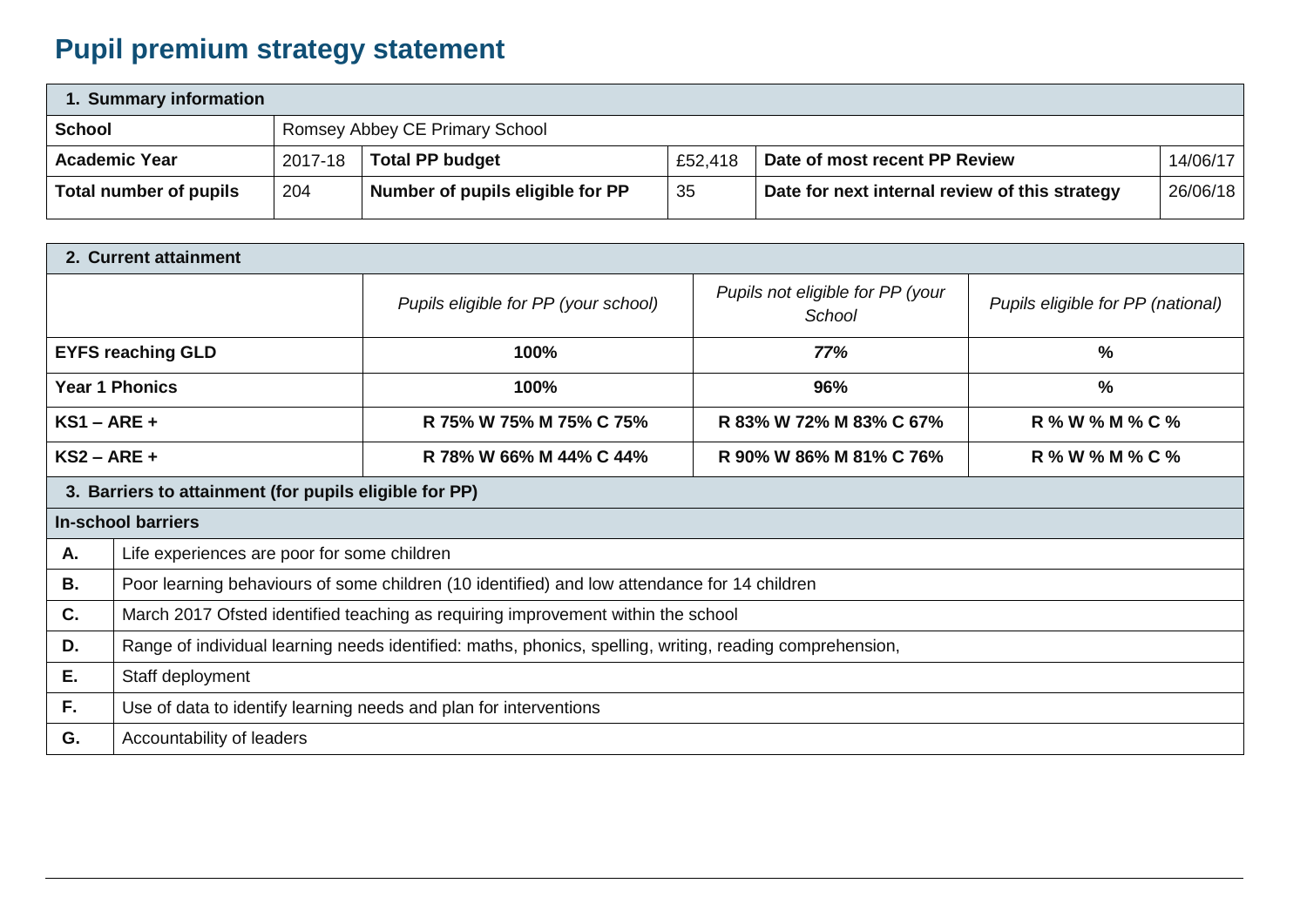| 4. Desired outcomes (Desired |                                                                                                                                                    | <b>Success criteria</b>                                                                                                                                                                                                                                                                                                                                                                                                                                                                                                                                                                                                                                                                                                                                                     | <b>Cost</b>                                                                                                                                                                                                                                       |
|------------------------------|----------------------------------------------------------------------------------------------------------------------------------------------------|-----------------------------------------------------------------------------------------------------------------------------------------------------------------------------------------------------------------------------------------------------------------------------------------------------------------------------------------------------------------------------------------------------------------------------------------------------------------------------------------------------------------------------------------------------------------------------------------------------------------------------------------------------------------------------------------------------------------------------------------------------------------------------|---------------------------------------------------------------------------------------------------------------------------------------------------------------------------------------------------------------------------------------------------|
| Α.                           | Children will participate in the<br>opportunities provided.<br>SATs writing results improve<br>KS1 GD increase<br>KS2 increase<br>Focus on writing | KS2 writing outcomes for PP children to be in-line with non-PP children at the<br>end of Year 6<br>Writing:<br>Expected PP 66%, Non PP 86%<br>Greater Depth PP 22% Non PP 38%<br>KS1 writing outcomes for PP children to remain in line with national for PP<br>children<br>Writing:<br>Expected PP 75% Non PP 72%<br>Greater Depth: PP 0% Non PP 17%<br>100% of PP children attending French residential (as in 2016/17)<br>77.8% attended in 2017/18<br>• 94.3% of PP children attending Hillier's visit (as in 2016/17)<br>65.5% attended in 2017/18<br>PP children will take up the opportunity of a weekly music lesson to learn an<br>$\bullet$<br>instrument<br>75% of eligible PP pupils took up the opportunity of a weekly music lesson to<br>learn an instrument | French Trip<br>£2225<br>Trips & Visits<br>£1620<br>IT equipment<br>£6000<br><b>Music</b><br>£3600                                                                                                                                                 |
| <b>B.</b>                    | Good attendance for PP children<br>The number of children requiring<br>high intervention for behaviour<br>has decreased.                           | Attendance will be 95% or more for PP children.<br>$\bullet$<br>Attendance of PP children is 96.1%<br>33% of PP children are being supported for behavioural needs - this will be<br>$\bullet$<br>reduced by the end of the year<br>10% of PP children are currently being supported for behavioural needs<br>PP children will start the day with a good breakfast<br>$\bullet$<br>PP children attended 121 Breakfast Club sessions<br>PP children will benefit from afterschool club<br>$\bullet$<br>129 Afterschool Club sessions attended by PP children during the year                                                                                                                                                                                                 | <b>Boxall</b><br>£50<br>Jigsaw<br>£2850<br>C&FSW<br>£4527<br><b>Breakfast Club</b><br>£1560<br>Afterschool Club<br>£3510<br><b>Cool Milk</b><br>£1620<br>Early Help<br>£514<br>Attendance incentives<br>£300<br><b>Attendance Officer</b><br>£514 |